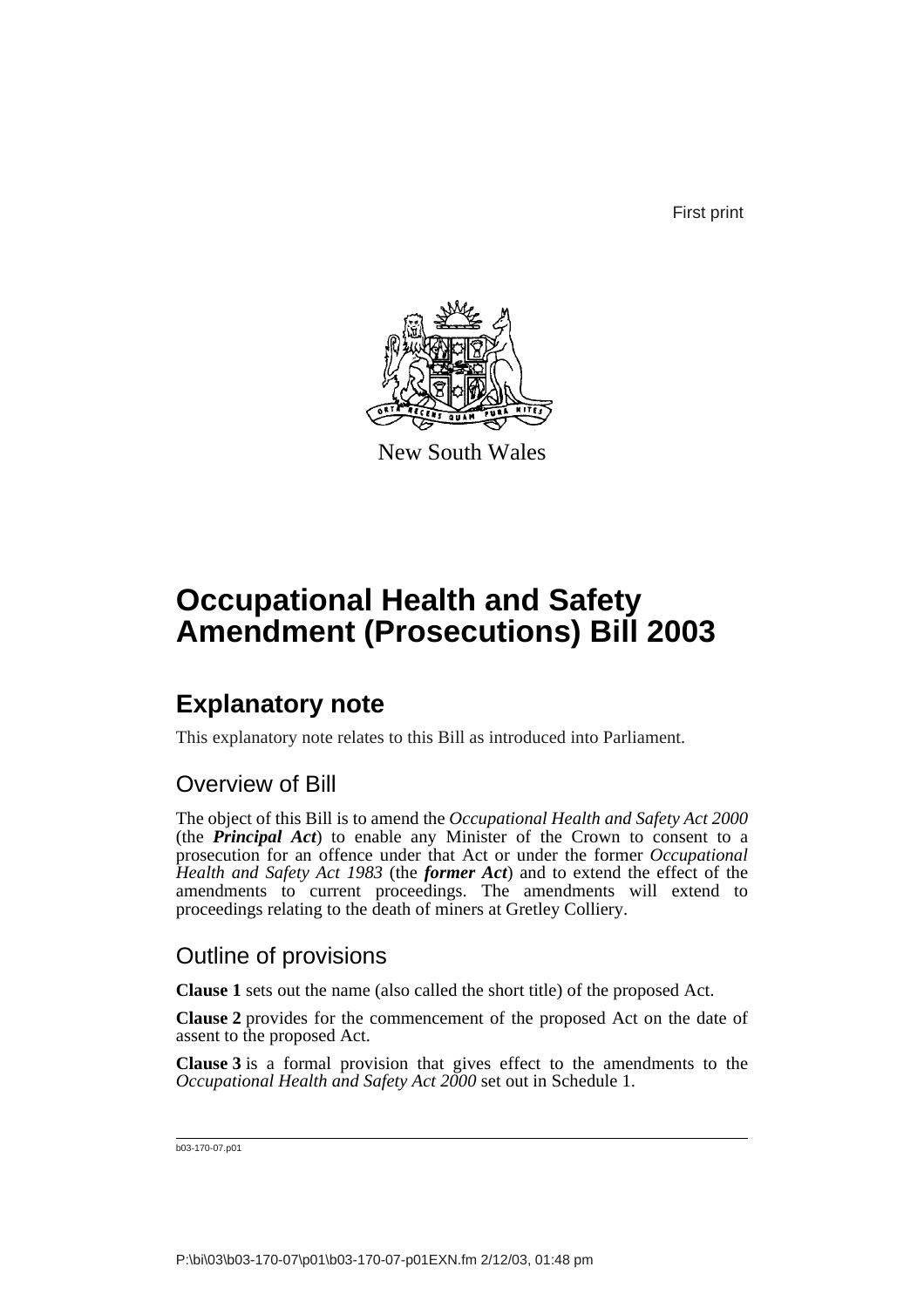Explanatory note

### **Schedule 1 Amendments**

Currently, proceedings for an offence under the Principal Act or regulations under that Act (and any continuing proceedings for offences against the former Act or regulations under that Act) may be instituted only with the consent of the Minister or the consent of an officer prescribed by the regulations or by an inspector or (in certain circumstances) the secretary of an industrial organisation of employees. The Principal Act is administered by the Minister for Commerce and, in part, by the Minister for Mineral Resources. Another Minister may act for such a Minister if a formal acting appointment is made or that Minister is "unavailable".

**Schedule 1** [1] enables any Minister to consent to the institution of proceedings for an offence. This resolves any uncertainty arising out of the administration of the Act or the unavailability of the relevant Minister and enables another Minister to act for the relevant Minister. **Schedule 1 [2]** makes a consequential amendment.

**Schedule 1 [3]** enables savings and transitional regulations to be made as a consequence of the enactment of the proposed Act.

**Schedule 1 [4]** extends the operation of the provisions amended by the proposed Act to proceedings for offences under the Principal Act and the former Act, or regulations under those Acts, that were or are instituted before, on or after the commencement of the amendments, whether or not proceedings are pending on that commencement. It also provides for references to the Minister in the provisions relating to the commencement of prosecutions under the former Act to be construed as references to any Minister of the Crown and validates the institution of existing proceedings if they were consented to by a Minister of the Crown.

The amendments also provide for proceedings for offences under the Principal Act or the former Act, or regulations under those Acts, which were previously terminated merely because the proceedings were incorrectly instituted to be able to be recommenced if those proceedings would have been taken to have been valid under the Principal Act, as amended by the proposed Act. The proceedings may be recommenced, relying on the original processes, even if the time for commencing proceedings has expired or the manner of commencing proceedings has changed. Things done in the terminated proceedings are taken to have been done in any recommenced proceedings.

Explanatory note page 2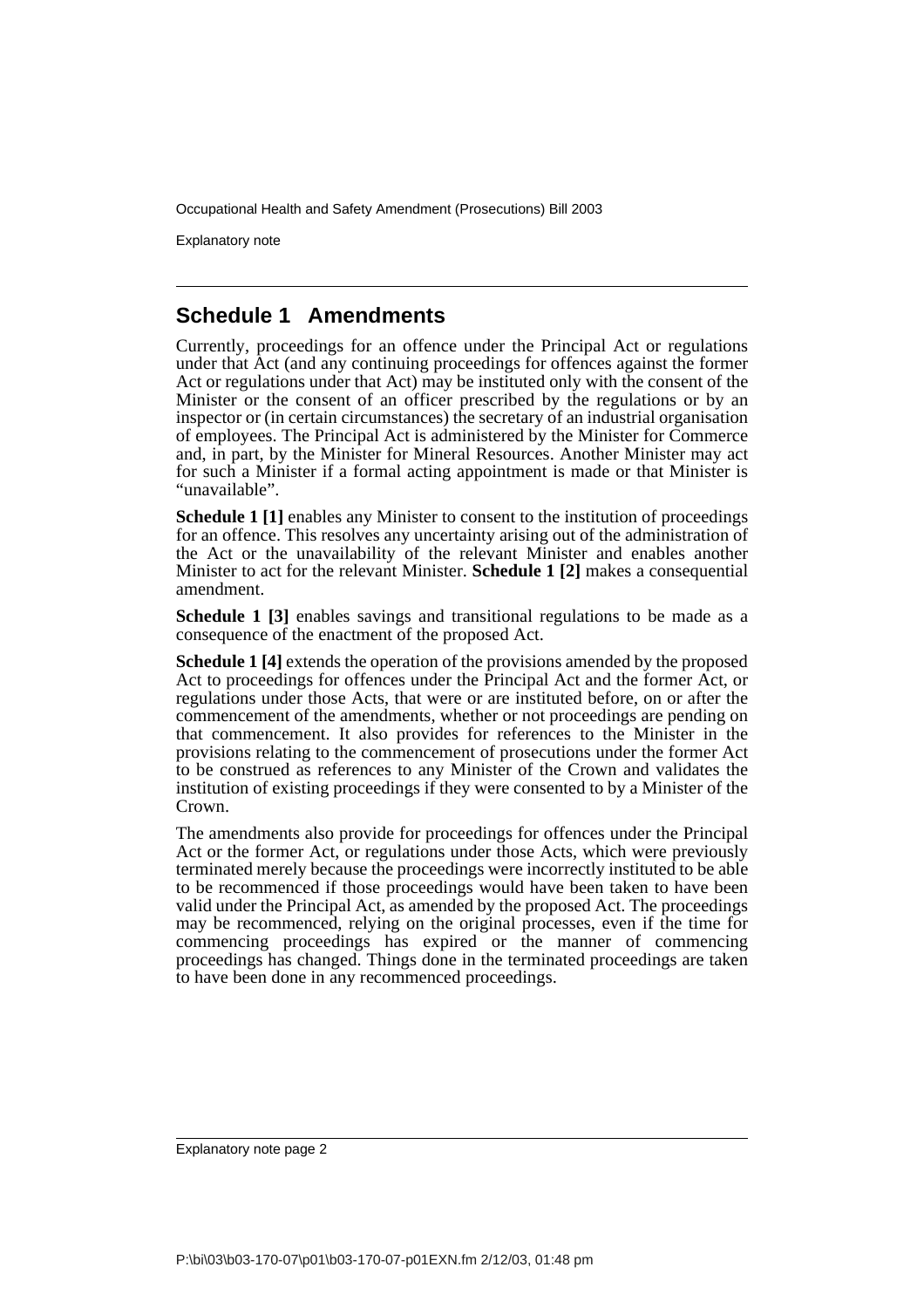First print



New South Wales

# **Occupational Health and Safety Amendment (Prosecutions) Bill 2003**

## **Contents**

|                                                      | Page                           |
|------------------------------------------------------|--------------------------------|
| Name of Act                                          |                                |
| Commencement                                         | 2                              |
| Amendment of Occupational Health and Safety Act 2000 |                                |
|                                                      |                                |
|                                                      | 3                              |
|                                                      | No 40<br>Schedule 1 Amendments |

b03-170-07.p01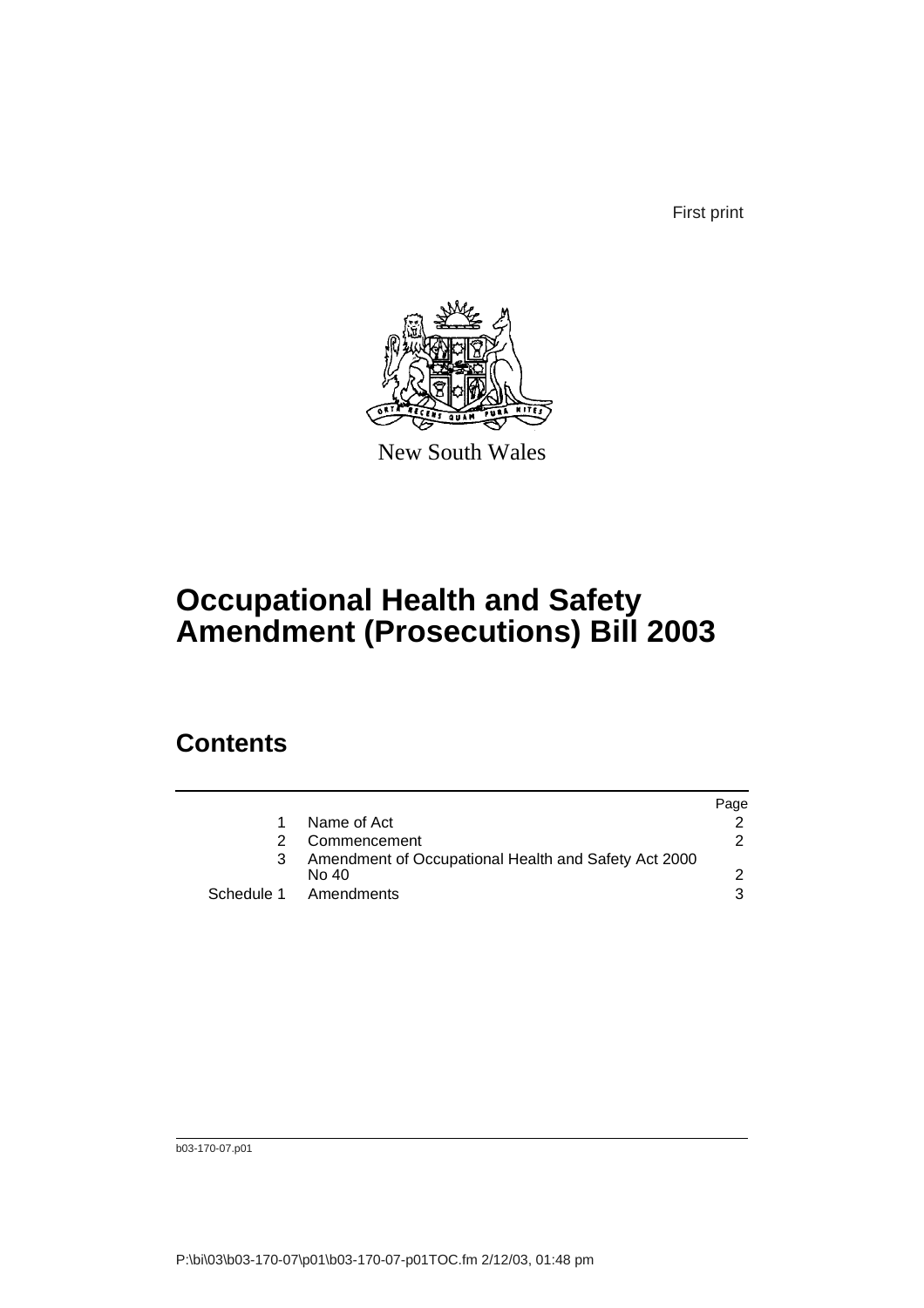**Contents** 

Page

Contents page 2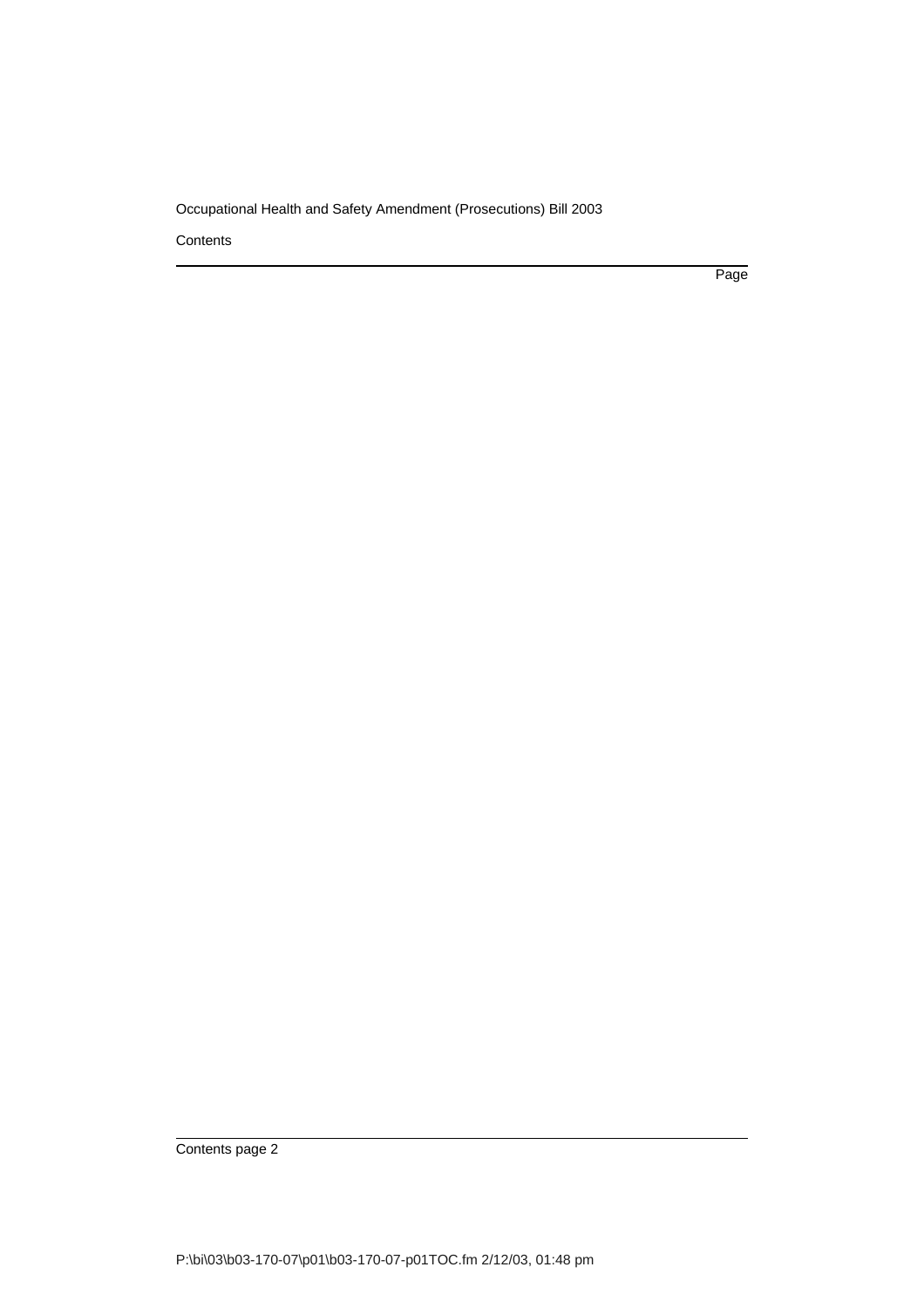

New South Wales

# **Occupational Health and Safety Amendment (Prosecutions) Bill 2003**

No , 2003

#### **A Bill for**

An Act to amend the *Occupational Health and Safety Act 2000* with respect to prosecutions for offences.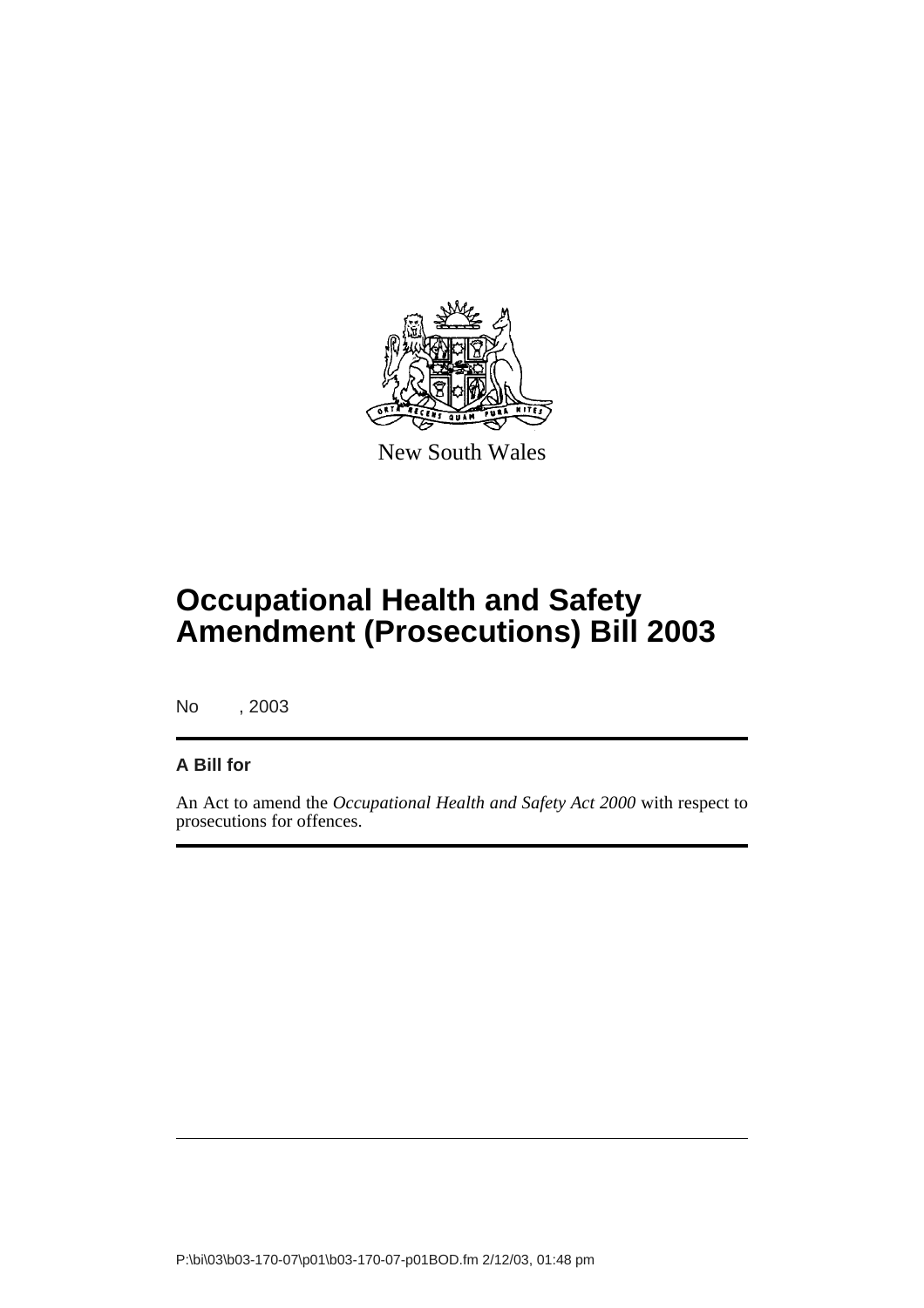<span id="page-5-2"></span><span id="page-5-1"></span><span id="page-5-0"></span>

| The Legislature of New South Wales enacts: |                                                                                      |        |  |
|--------------------------------------------|--------------------------------------------------------------------------------------|--------|--|
| 1                                          | <b>Name of Act</b>                                                                   | 2      |  |
|                                            | This Act is the Occupational Health and Safety Amendment<br>(Prosecutions) Act 2003. | 3<br>4 |  |
| 2                                          | <b>Commencement</b>                                                                  | 5      |  |
|                                            | This Act commences on the date of assent to this Act.                                | 6      |  |
| 3                                          | Amendment of Occupational Health and Safety Act 2000 No 40                           | 7      |  |
|                                            | The Occupational Health and Safety Act 2000 is amended as set out<br>in Schedule 1.  | 8<br>9 |  |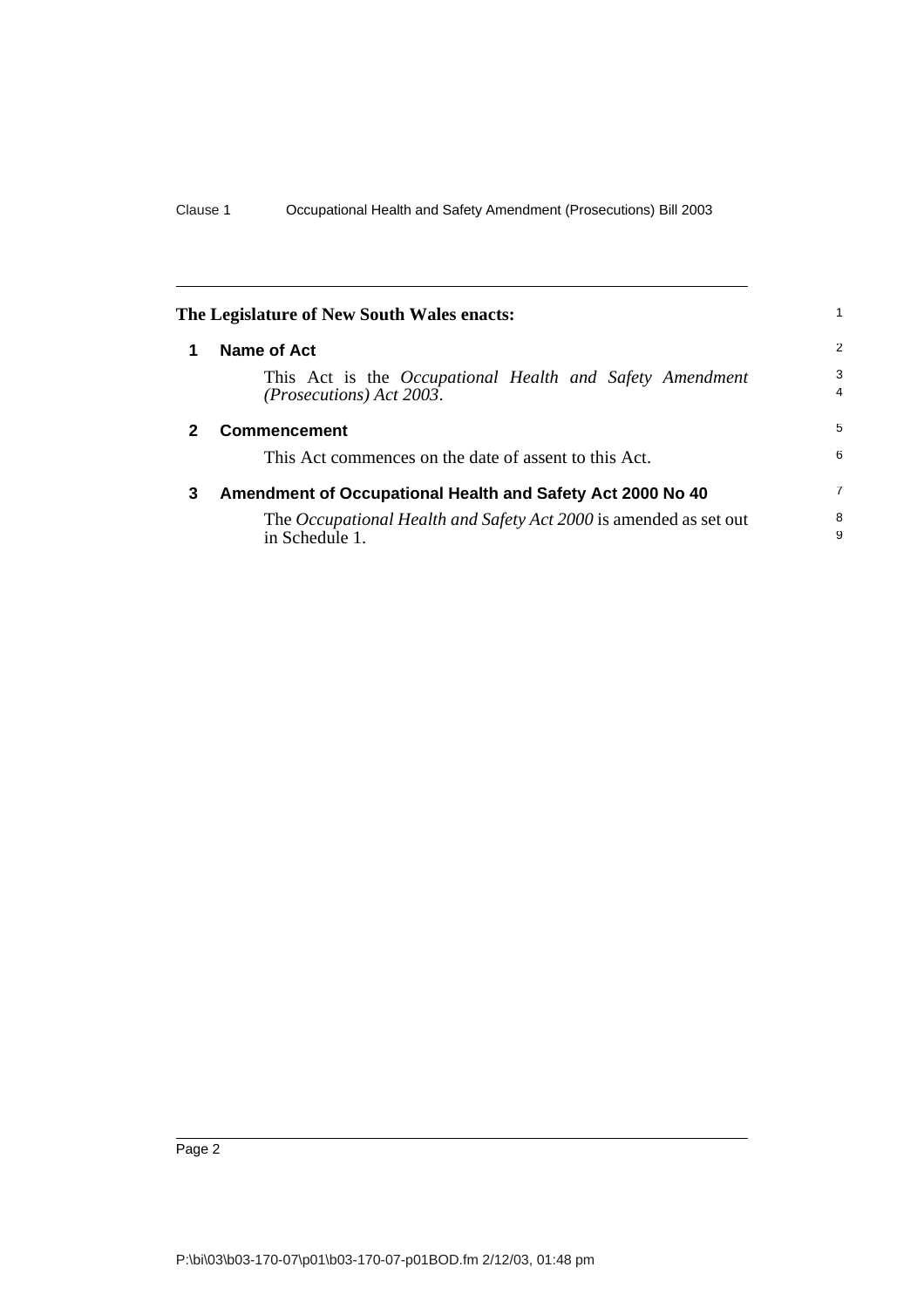Amendments Schedule 1

 $\overline{a}$ 

<span id="page-6-0"></span>

|       |                             | <b>Schedule 1 Amendments</b><br>(Section 3)                                                                                       | 1<br>$\overline{c}$ |
|-------|-----------------------------|-----------------------------------------------------------------------------------------------------------------------------------|---------------------|
| [1]   |                             | <b>Section 106 Authority to prosecute</b>                                                                                         | 3                   |
|       |                             | Omit "the Minister" from section $106(1)(a)$ .                                                                                    | 4                   |
|       |                             | Insert instead "a Minister of the Crown".                                                                                         | 5                   |
| $[2]$ | <b>Section 106 (2)</b>      |                                                                                                                                   | 6                   |
|       |                             | Omit "the Minister" where firstly occurring.                                                                                      | 7                   |
|       |                             | Insert instead "a Minister".                                                                                                      | 8                   |
| [3]   |                             | Schedule 3 Savings, transitional and other provisions                                                                             | 9                   |
|       |                             | Insert at the end of clause $1(1)$ :                                                                                              | 10                  |
|       |                             | Occupational Health and Safety Amendment (Prosecutions)<br>Act 2003                                                               | 11<br>12            |
| [4]   |                             | Schedule 3, Part 3                                                                                                                | 13                  |
|       | <b>Insert after Part 2:</b> |                                                                                                                                   | 14                  |
|       | Part 3                      | <b>Provisions consequent on enactment of</b><br><b>Occupational Health and Safety</b><br><b>Amendment (Prosecutions) Act 2003</b> | 15<br>16<br>17      |
|       | 18                          | <b>Definitions</b>                                                                                                                | 18                  |
|       |                             | In this Part:                                                                                                                     | 19                  |
|       |                             | <b>amending Act</b> means the Occupational Health and Safety<br>Amendment (Prosecutions) Act 2003.                                | 20<br>21            |
|       |                             | <b>former Act</b> means the Occupational Health and Safety<br>Act 1983.                                                           | 22<br>23            |
|       |                             | <i>proceedings</i> includes purported proceedings.                                                                                | 24                  |
|       |                             | terminated includes stayed, dismissed or not proceeded with<br>for any other reason (including nullity).                          | 25<br>26            |

Page 3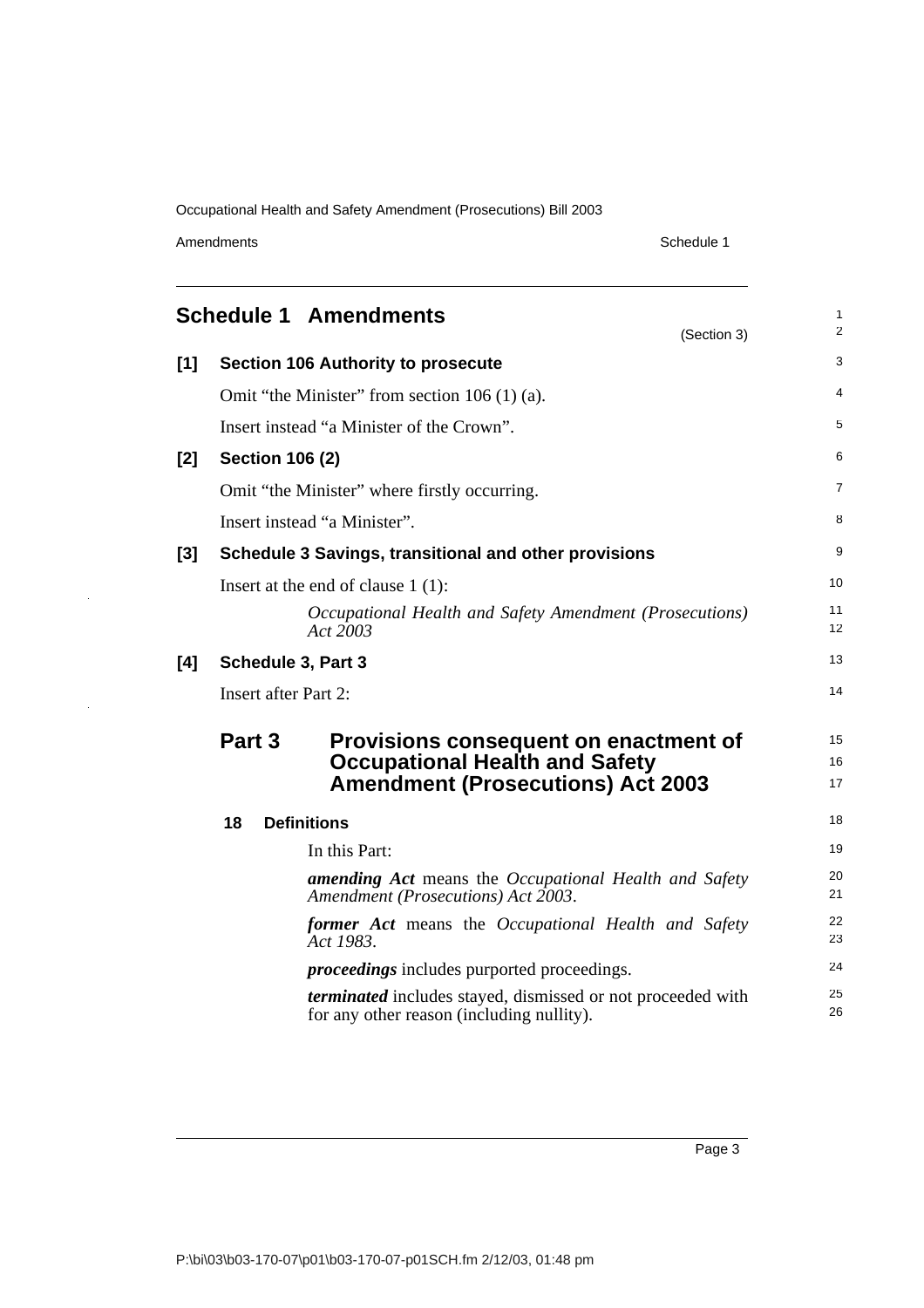Schedule 1 Amendments

#### **19 Application of amendments to offences** (1) Section 106, as amended by the amending Act, extends to proceedings relating to offences under this Act or the regulations committed before the commencement of the amending Act. (2) Section 106, as amended by the amending Act, extends (by the operation of clause 13) to proceedings relating to offences under the former Act or regulations under that Act. (3) This clause applies whether any proceedings referred to in this clause were or are instituted before, on or after the commencement of the amending Act or are pending on that commencement. (4) In the case of proceedings instituted under section 48 of the former Act before that commencement, section 48 (1) (a) of that Act is to be construed as if a reference to the Minister in that paragraph was and always had been a reference to any Minister of the Crown. (5) In the case of any proceedings referred to in this clause that were instituted before that commencement, any such proceedings are taken to have been validly instituted, and to have always been validly instituted, if they were consented to by a Minister of the Crown. **20 Terminated proceedings** (1) This clause applies to proceedings terminated in the Industrial Relations Commission before the commencement of the amending Act if: (a) the proceedings related to alleged offences under this Act or the former Act or the regulations under those Acts, and (b) the proceedings were consented to by a Minister of the Crown and were terminated merely because the proceedings were invalidly instituted, and (c) the proceedings would have been taken to have been validly instituted if the amending Act had commenced before the proceedings were terminated. (2) Any such proceedings may be recommenced, on the basis of the applications and other documents by which those proceedings were last commenced and without any further 1  $\overline{2}$ 3 4 5 6 7 8 9 10 11 12 13 14 15 16 17 18 19 20 21 22 23 24 25 26 27 28 29 30 31 32 33 34 35 36 37 38